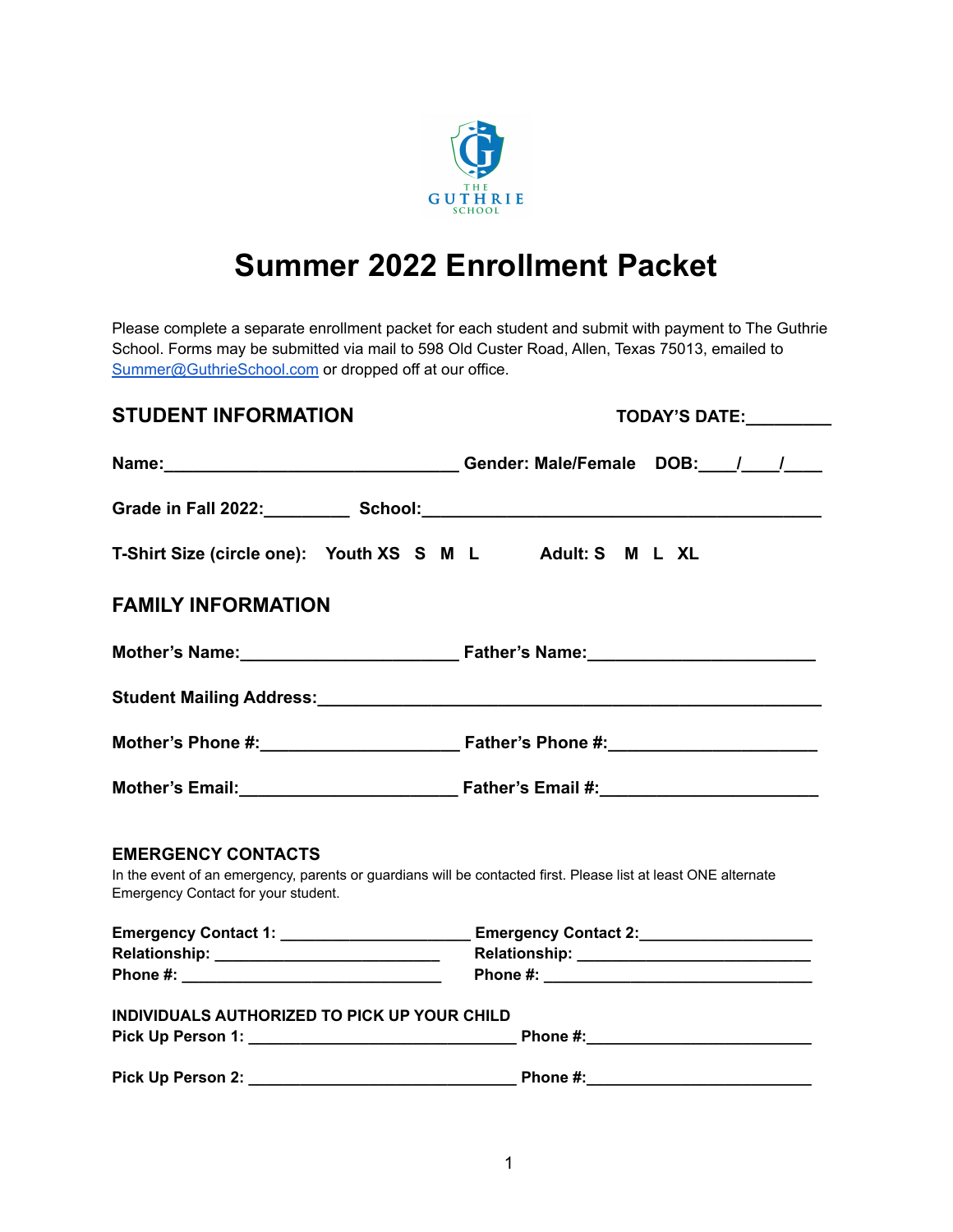### STUDENT CLASSES AND CAMP SCHEDULE (Please write neatly in block letters)

| <b>WEEKS</b>      | <b>CLASSES/CAMPS</b>                                                                                                                                                                                                                 | <b>TIME</b>   | <b>FEE</b> |
|-------------------|--------------------------------------------------------------------------------------------------------------------------------------------------------------------------------------------------------------------------------------|---------------|------------|
| 1. May 31-June 3  |                                                                                                                                                                                                                                      | 8:30-11:30 AM | \$         |
|                   |                                                                                                                                                                                                                                      | 12:30-2:30 PM | \$         |
|                   |                                                                                                                                                                                                                                      | 2:30-4:30 PM  | \$         |
| 2. June 6 - 10    |                                                                                                                                                                                                                                      | 8:30-11:30 AM | \$         |
|                   |                                                                                                                                                                                                                                      | 12:30-2:30 PM | \$         |
|                   |                                                                                                                                                                                                                                      | 2:30-4:30 PM  | \$         |
| 3. June 13 - 17   |                                                                                                                                                                                                                                      | 8:30-11:30 AM | \$         |
|                   |                                                                                                                                                                                                                                      | 12:30-2:30 PM | \$         |
|                   |                                                                                                                                                                                                                                      | 2:30-4:30 PM  | \$         |
| 4. June 20 - 24   |                                                                                                                                                                                                                                      | 8:30-11:30 AM | \$         |
|                   |                                                                                                                                                                                                                                      | 12:30-2:30 PM | \$         |
|                   |                                                                                                                                                                                                                                      | 2:30-4:30 PM  | \$         |
| 5. June 27-July 1 |                                                                                                                                                                                                                                      | 8:30-11:30 AM | \$         |
|                   | PM <b>EXAMPLE AND RESIDENT</b>                                                                                                                                                                                                       | 12:30-2:30 PM | \$         |
|                   |                                                                                                                                                                                                                                      | 2:30-4:30 PM  | \$         |
| 6. July $5 - 8$   |                                                                                                                                                                                                                                      | 8:30-11:30 AM | \$         |
|                   | PM <b>EXECUTIVE CONTRACT CONTRACT CONTRACT CONTRACT CONTRACT CONTRACT CONTRACT CONTRACT CONTRACT CONTRACT CONTRACT CONTRACT CONTRACT CONTRACT CONTRACT CONTRACT CONTRACT CONTRACT CONTRACT CONTRACT CONTRACT CONTRACT CONTRACT C</b> | 12:30-2:30 PM | \$         |
|                   |                                                                                                                                                                                                                                      | 2:30-4:30 PM  | \$         |
| 7. July 11 - 15   |                                                                                                                                                                                                                                      | 8:30-11:30 AM | \$         |
|                   |                                                                                                                                                                                                                                      | 12:30-2:30 PM | \$         |
|                   |                                                                                                                                                                                                                                      | 2:30-4:30 PM  | \$         |
| 8. July 18 - 22   |                                                                                                                                                                                                                                      | 8:30-11:30 AM | \$         |
|                   |                                                                                                                                                                                                                                      | 12:30-2:30 PM | \$         |
|                   |                                                                                                                                                                                                                                      | 2:30-4:30 PM  | \$         |
| 9. July 25 - 29   |                                                                                                                                                                                                                                      | 8:30-11:30 AM | \$         |
|                   |                                                                                                                                                                                                                                      | 12:30-2:30 PM | \$         |
|                   | <b>PM Example 2008</b>                                                                                                                                                                                                               | 2:30-4:30 PM  | \$         |
| 10. Aug. 1 - 5    | AM                                                                                                                                                                                                                                   | 8:30-11:30 AM | \$         |
|                   | PM                                                                                                                                                                                                                                   | 12:30-2:30 PM | \$         |
|                   | PM                                                                                                                                                                                                                                   | 2:30-4:30 PM  | \$         |
| 11. Aug. 8 - 12   | AM                                                                                                                                                                                                                                   | 8:30-11:30 AM | \$         |
|                   | PM                                                                                                                                                                                                                                   | 12:30-2:30 PM | \$         |
|                   | PM                                                                                                                                                                                                                                   | 2:30-4:30 PM  | \$         |

| <b>ENROLLMENT FEE</b> | \$85.00 |
|-----------------------|---------|
| <b>CAMP FEES:</b>     | S       |
| <b>DISCOUNTS:</b>     | S       |
| <b>TOTAL:</b>         |         |

The Guthrie School accepts checks, ACH and credit card payments. Credit cards are subject to a 3.5% processing fee. Please make checks payable to "The Guthrie School." Please call the school if you would like to complete an ACH or credit card form.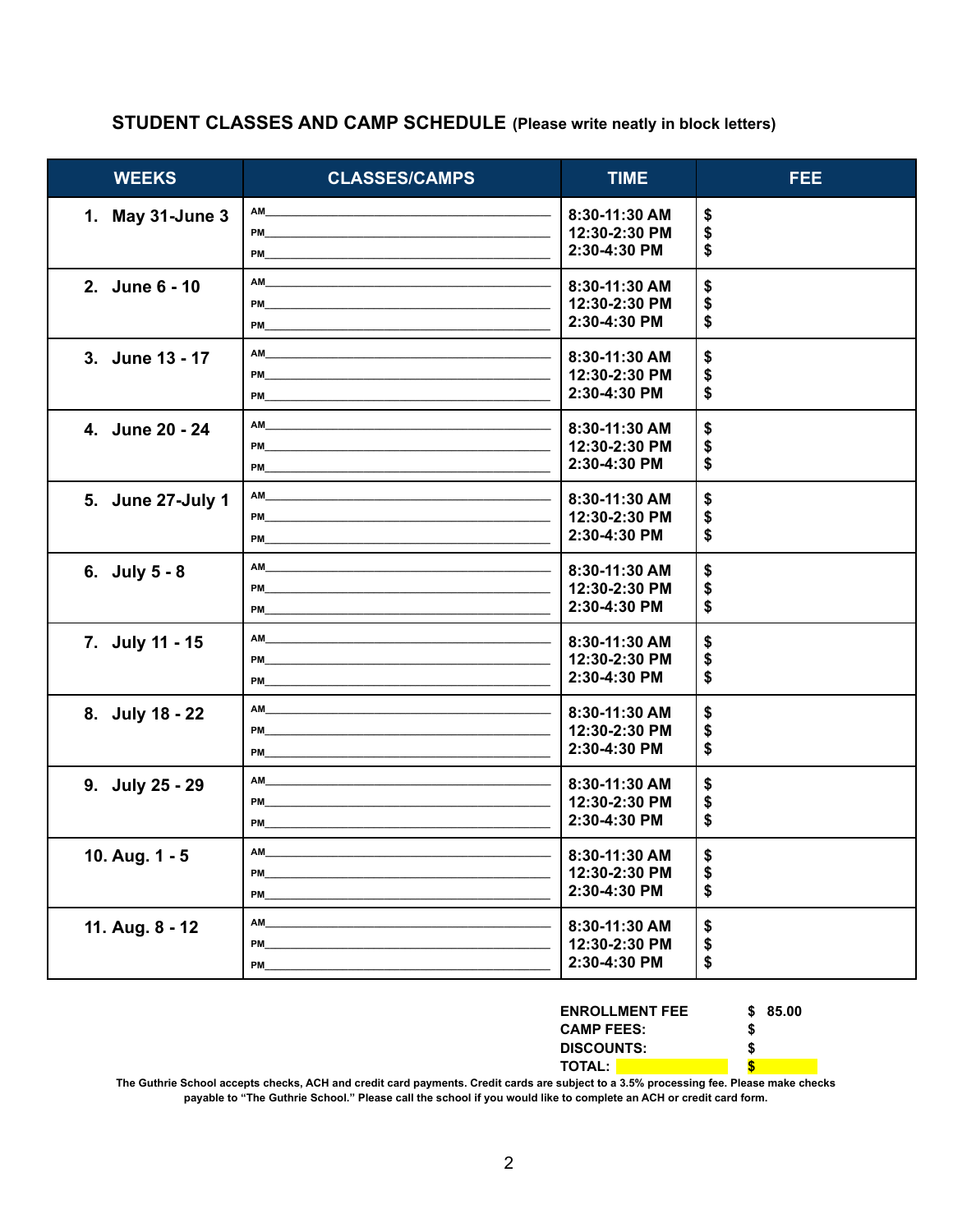# **STUDENT HEALTH INFORMATION**

**\_\_\_\_\_\_\_\_\_\_\_\_\_\_\_\_\_\_\_\_\_\_\_\_\_\_\_\_\_\_\_\_\_\_\_\_\_\_\_\_\_\_\_\_\_\_\_\_\_\_\_\_\_\_\_\_\_\_\_\_\_\_\_\_\_\_\_\_\_\_\_\_\_\_\_\_\_\_\_\_\_\_\_\_\_\_\_\_\_\_\_\_\_**

**Was your child enrolled in a public school in Texas for the 2021-2022 school year? Yes/ No** *\*If no, current immunization records are required to attend The Guthrie School Summer Programs.* **Please list/describe any health conditions:** (please write NA if none)

**\_\_\_\_\_\_\_\_\_\_\_\_\_\_\_\_\_\_\_\_\_\_\_\_\_\_\_\_\_\_\_\_\_\_\_\_\_\_\_\_\_\_\_\_\_\_\_\_\_\_\_\_\_\_\_\_\_\_\_\_\_\_\_\_\_\_\_\_\_\_\_\_\_\_\_\_\_\_\_**

#### **STUDENT ALLERGY INFORMATION**

**Please describe the allergy, severity of reaction, and treatment or EMERGENCY ACTION REQUIRED.** (please write NA if none)

| Foods:                                                                                                                        | Insects: |  |
|-------------------------------------------------------------------------------------------------------------------------------|----------|--|
| Drugs:                                                                                                                        | Other:   |  |
| <u>Texas state law requires a letter signed and dated by a Healthcare Professional verifying a student's allergy to food.</u> |          |  |
| <b>DEDMICCION EOD ADMINICTDATION OF MEDICINE</b>                                                                              |          |  |

#### **PERMISSION FOR ADMINISTRATION OF MEDICINE**

The student may be administered the following non-prescription medication or the generic equivalent according to manufacturers' recommended dosages by The Guthrie School's Head of School, Assistant Head of School, Director of Enrichment or their designee:

**PLEASE CIRCLE ALL THAT APPLY: Acetaminophen Antibacterial Ointment Benadryl Ibuprofen** Other medications which may be required by the student must be supplied by the parents and brought to the school in the original container properly labeled with the name of the student, identification of the medicine, the dosage and the time to be administered *by The Guthrie School.*

#### **RELEASE & AUTHORIZATIONS TO PARTICIPATE**

I understand that The Guthrie School does not assume any responsibility in case an accident occurs. In consideration of the above named student being permitted to take part in activities and programs, I hereby agree to waive all claims, release, indemnify, defend, and hold harmless The Guthrie School, JMSB Group, LLC, its Head of School, Assistant Head of School, Director of Enrichment, faculty, agents, employees, and invitees together with all persons, including parents of students of The Guthrie School, assisting with any phase of such trips and activities and programs, including all expenses of litigation and/or settlement, which may arise in connection with such trips and activities and programs and all liability by reason of any accident or injury suffered by the above named student while on such trips and activities and programs or participation in such trips and activities and programs. I HEREBY FURTHER EXPRESSLY AGREE THAT SUCH INDEMNITY WILL APPLY WHETHER THE CLAIMS, SUITS, LOSSES, DAMAGES, CAUSES OF ACTION OR OTHER LIABILITIES ARISE IN WHOLE OR IN PART FROM ANY FORM OF NEGLIGENCE OF SAID PARTIES.

#### **CONSENT FOR MEDICAL TREATMENT**

In the event I cannot be contacted to give my consent, I hereby authorize The Guthrie School, its officers, agents and employees my consent to:

- 1. The administration of any treatment deemed necessary by a licensed physician or dentist, and
- 2. The transfer of the minor to any hospital reasonably accessible.

I understand that this authorization is given to provide authority and power on the part of The Guthrie School, its officers, agents and employees to give specific consent to any examination, diagnosis, treatment of hospital care, which, in the judgment of a licensed physician or dentist, is deemed necessary.

#### **AUTHORIZATION & ACKNOWLEDGEMENT**

**I state that I have financial and legal responsibility for the student named in this Enrollment Form.. By signing below, I agree to all consents, authorization and permissions described in this Enrollment Form. I UNDERSTAND THAT TUITION IS PREPAID AND NON-REFUNDABLE AND NON-TRANSFERRABLE.**

| Sianat |  | --- |
|--------|--|-----|
|--------|--|-----|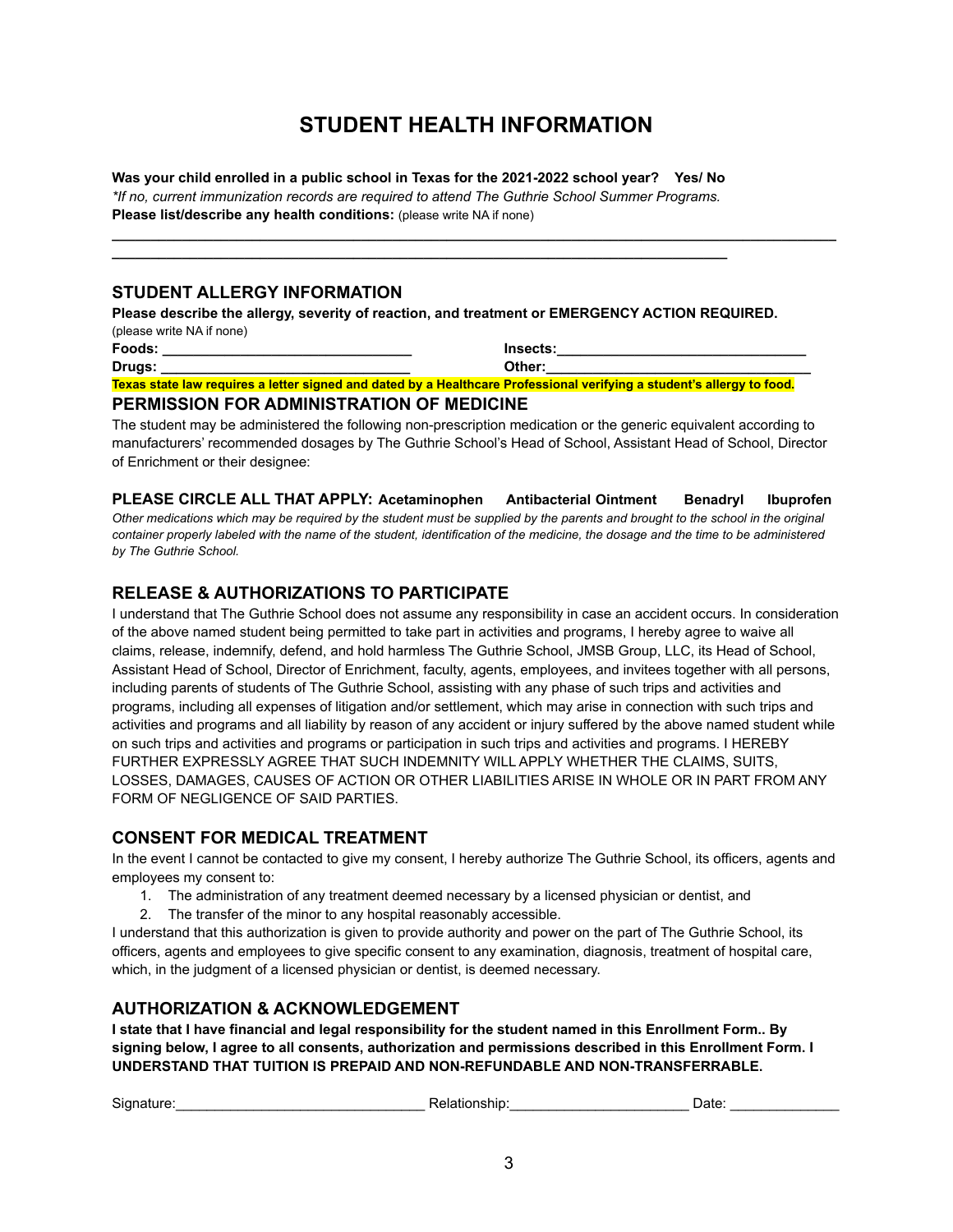# **THE GUTHRIE SCHOOL**

HEALTH RECORDS *REQUIRED FOR ALL GRADES* 2022 2023

The state of Texas requires each student attending a Guthrie program to submit three health documents to be on file at the Guthrie School in Allen, Texas. This includes students enrolled in the Guthrie School, Guthrie Extend, Guthrie Enrichment, and/or Summer at Guthrie.

*●* Students Who Attend a Private School: Required to have numbers 1, 2, and 3 on file at the Guthrie School *This does not include students who are currently enrolled in a public school (See #4 below.)*

1. **PHYSICAL EXAMINATION** - The physical examination form is to be signed and dated by the physician and dated from January 1, 2022 and prior to the start of the school year.

| Last Name                                                                                                                                                                    | First Name | Grade/Fall 2022 | Gender (MIF) |
|------------------------------------------------------------------------------------------------------------------------------------------------------------------------------|------------|-----------------|--------------|
|                                                                                                                                                                              |            |                 |              |
| Exam Date                                                                                                                                                                    |            |                 |              |
| I certify that my examination of the above student has revealed that he/she is physically able to participate in the<br>following activities: physical education and recess. |            |                 |              |

| Printed Name of Physician         |      |  |
|-----------------------------------|------|--|
| Signature of Examining Physician. | Date |  |
| Telephone <sup>(</sup><br>$-$     |      |  |

# **2.CURRENT IMMUNIZATION RECORD -**

#### 3.**HEARING and VISION SCREENING** –

- Private School Students: If the document is not on file by date of admission, parents are required to pay for Hearing & Vision Screening provided by the Guthrie School unless a student's age prohibits it. The screening will be done at the Guthrie School.
- **Public School Students: SEE #4 BELOW.**

4. My student is currently enrolled in a Texas state public school, and the required health records are on file at his/her school.

Yes No (CIRCLE ONE)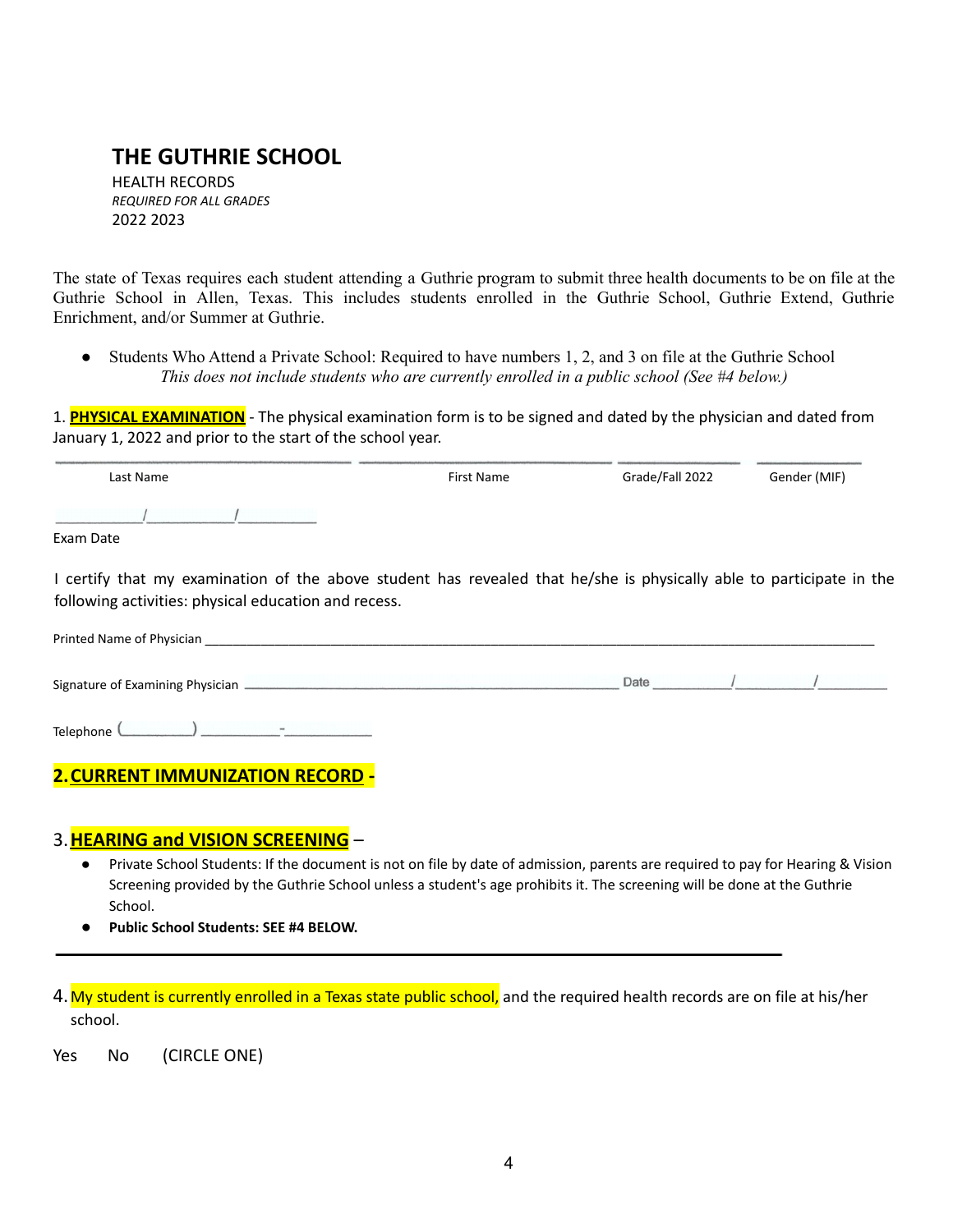| Name of School                                    |  |
|---------------------------------------------------|--|
| <b>School Address</b>                             |  |
| School Phone Number (<br>$\overline{\phantom{0}}$ |  |

**Please Note:** Medications needed by a student during school hours require parental permission. These medications must be supplied by the parent and brought to school in the original container properly labeled with the student's name, identification of the dosage, and time to be administered.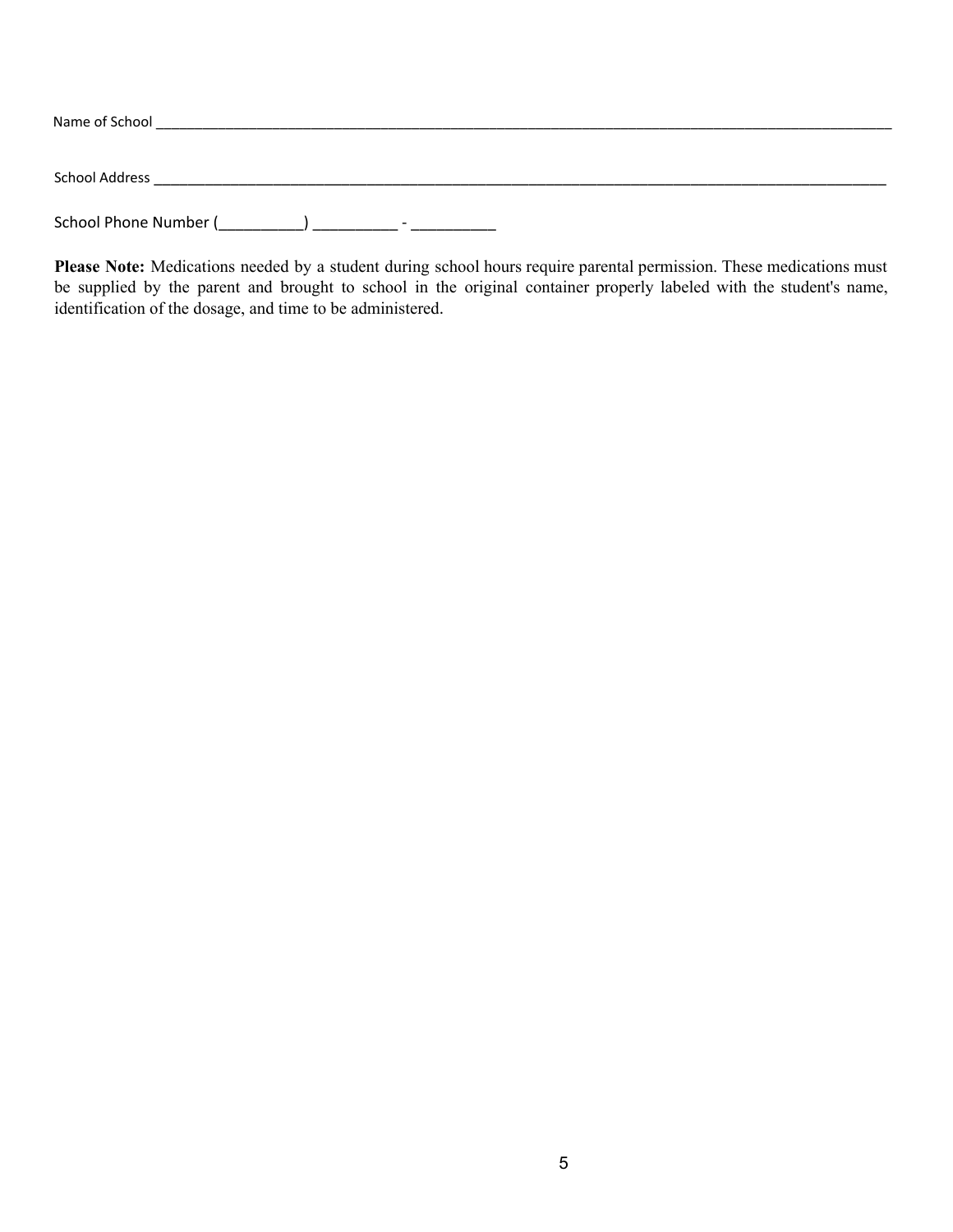# **ENROLLMENT AND TUITION CONTRACT SUMMER 2022**

| Today's Date:          |  |
|------------------------|--|
| <b>Student's Name:</b> |  |

#### **This is a legally binding contract. Read it carefully.**

This Enrollment and Tuition Contract ('Agreement") is made between the Guthrie School ("School") and the parents/guardians ("Parent," which term includes the singular or plural, as applicable) of the Student named above ("Student"). Parent understands that all persons responsible for paying any of the amounts due under this Agreement must execute the Agreement and that all such persons are jointly and severally liable for the amounts due as set forth herein.

- 1. **Educational Services:** The Guthrie School operates Summer at Guthrie during specific weeks during the summer. The Guthrie School agrees to provide educational services to students for the Summer of 2022 unless the Student is removed, voluntarily or involuntarily for any reason, including but not limited to the Student being withdrawn, absent, changing residence, health, expulsion, etc. The Guthrie School is not a daycare or childcare facility. The Guthrie School may deliver educational services through whatever means or platforms, including but not limited to distance learning (online) as the Guthrie School deems appropriate in its sole discretion. The Guthrie School does not discriminate in the administration of its admission and education policies on the basis of race, color, religion, sexual orientation, or national origin.
- 2. **Enrollment:** Students will be enrolled for the Summer of 2022 for the weeks specified. The Guthrie School reserves the right to adjust student placement as its sole discretion. Parents are aware that a final determination of grade/classroom placement will be made by the School. This Agreement is valid only for Summer of 2022. Parents must submit the signed Agreement at the time of enrollment along with a non-transferable enrollment fee in the amount of \$85.00 to reserve a place for Student for specified weeks at Summer at Guthrie 2022.
- 3. **Tuition:** Tuition and fees are due in full for the enrolled specified weeks for Summer 2022. Tuition is not prorated for any reason, including but not limited to absences, illnesses, vacation, holidays or withdrawal. Tuition and fee payments may be made with credit cards. All tuition payments are non-refundable. Parent acknowledges, understands and agrees that the overhead expenses of the School do not diminish with the departure of some students who have enrolled and it is impossible for the School to determine at the time of the execution of this Agreement the damages and losses to the School that would occur due to the cancellation/withdrawal of some of the students who have enrolled. Therefore, once this Agreement is entered as indicated by Parent's signature, Parent becomes liable for the full tuition from the date of enrollment through the end of the academic year, even if Student is withdrawn, absent, or is involuntarily separated from the School. No Student records will be released from the School until all payments are paid in full. All tuition and fee payments are non-refundable and non-transferable.
- 4. **School Rules:** Student's enrollment at the School is subject to the general statements, rules, regulations, conditions, traditions, and financial terms contained in the Summer at Guthrie brochure and other published documents, which may be amended from time to time. Parent acknowledges that Parent and Student must abide by such School rules and guidelines. The Guthrie School reserves the right to dismiss from its programs any student whose conduct is unsatisfactory, who fails to conform to the rules and regulations or who is unable or unwilling to participate in a group setting. No refund or transfer of tuition to another program will be made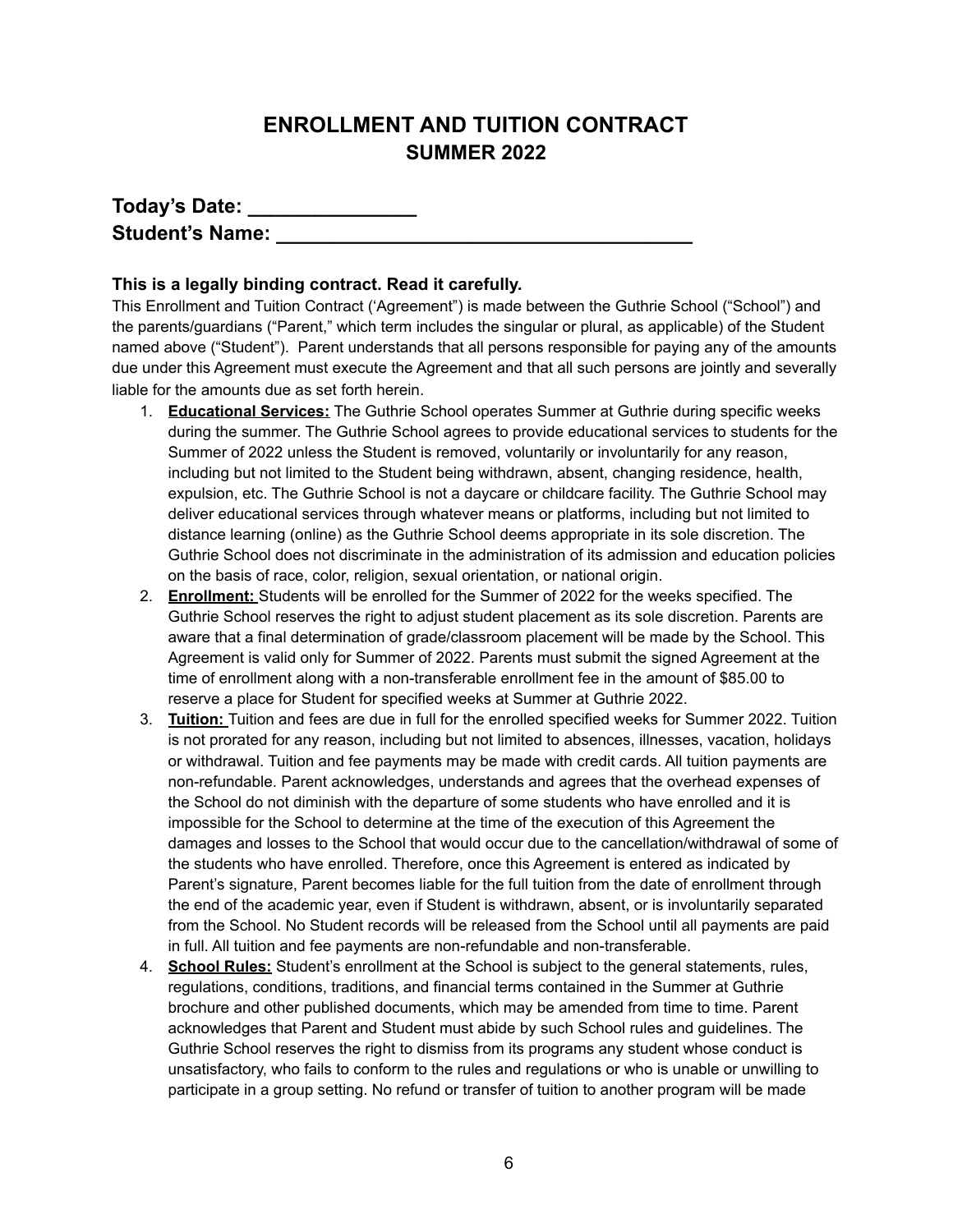upon a student's withdrawal or dismissal from any summer program due to discipline or inability to participate in a group setting.

- 5. **Termination of Student's Attendance:** The School has the right to suspend or terminate the attendance of Student for reasons set forth in this Agreement, for reasons set forth in the Summer at Guthrie brochure (or other published document), for reasons that the School administration considers detrimental to the School community, Student, or to other students of the School, or for the Parent's failure to pay all or any part of the Parent's financial obligations for Student's attendance (including any amounts charged on Student's account with the School).
- 6. **Transcripts/Records:** All accounts must be paid in full before records and/or transcripts can be released or transferred to other schools. Students will not be allowed to continue to participate in classes, sit for exams, or attend any other program or activities unless tuition and fees are paid by stated deadlines. The School shall have the right to take such legal action as it may deem appropriate to collect all amounts which are not paid when due. In the event that the School takes legal action to enforce the terms of this Agreement, Parent shall be responsible for all costs, including reasonable attorneys' fees and costs (whether incurred before, during, or after the filing of the lawsuit).
- 7. **School/Family Cooperation:** A positive and constructive relationship between the School and Family (including Student, Parent, and other person associated with them) is essential to the School's educational purpose and responsibilities to its students. If any Family members engage in behavior, communications, or interactions on or off campus, that is disruptive, intimidating, overly aggressive, or reflects a loss of confidence in or is in disagreement with the School's policies, methods of instruction, or discipline, or otherwise interferes with the School's safety procedures, responsibilities, or accomplishment of its educational purposes or programs, the School reserves the right to dismiss the Family from the School community.
- 8. **Consent to Background Check:** Parents agree to submit to a criminal background check at any time during the enrollment of their Student if requested by the School.
- 9. Release of Student Records: Parent consents and holds the School harmless for the release of Student's records and information upon request by an educational institution or law enforcement agency. Parent also releases and holds School harmless from any liability stemming from the use, disclosure, or release of Student's records or information.
- 10. **Hold Harmless:** In consideration for acceptance and enrollment of Student, Parent hereby agrees to release, waive, discharge and covenant not to sue the Guthrie School, its officers, servants, agents, or employees from any and all liability, claims, demands, actions and causes of action arising from this Agreement.
- 11. **Governing Law/Venue/Jurisdiction:** This Agreement shall be governed by the laws of the State of Texas. In the event of a dispute regarding this Agreement, Parent and School agree they will first try to resolve the dispute informally through non-binding mediation and will bear the costs of any such mediation equally. In the event of litigation, the venue of any action hereunder shall lie exclusively within the District Court of Collin County, Texas, the parties hereto consent to personal jurisdiction.
- 12. **Materials and Information are Proprietary:** All Guthrie teachers' methods and classroom content are proprietary; may not be copied, captured, or otherwise reproduced in any form; and are the sole property of The Guthrie School. Any classroom content and materials provided by the Guthrie School are not to be copied, disseminated, distributed, or otherwise conveyed throughout to any third party organization without the express written permission of The Guthrie School.
- 13. **Force Majeure:** The School's duties and obligations under this Agreement shall be suspended immediately without notice during all periods that the School is closed because of force majeure events including, but not limited to any fire, flood, tornado, act of God, hurricane, war (declared or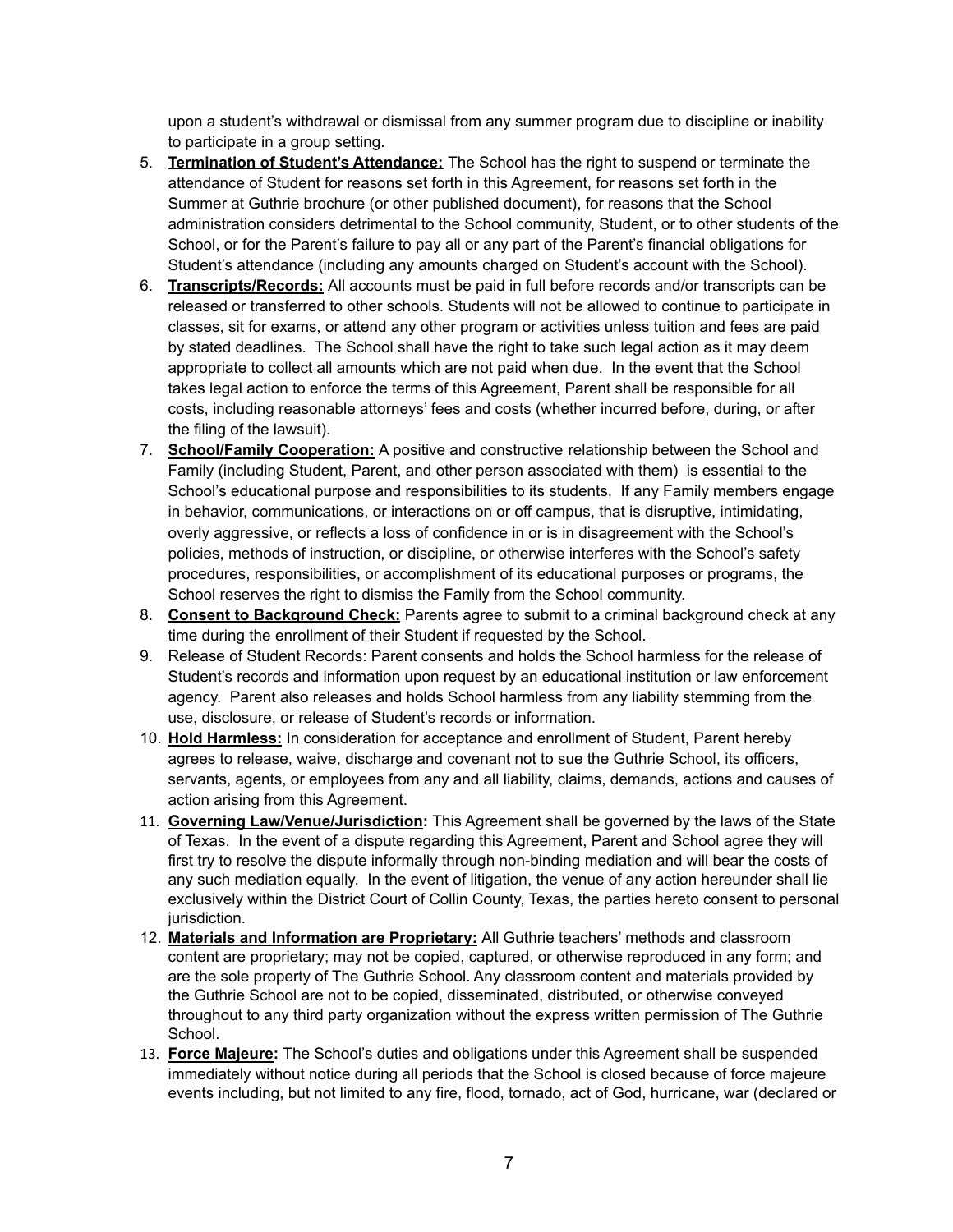undeclared), governmental action, act of terrorism, strikes or other labor disturbances, equipment failure, delays in transportation, the unavailability of any facilities used to provide services, epidemic, pandemic, environmental hazard, accident, or any other event beyond the School's control. If such an event occurs, the School's duties and obligations in this Agreement will be postponed or (at the School's sole discretion) offered through an alternative delivery method (such as distance learning, online) until such time as the School, in its sole discretion, may safely reopen. In the event that the School cannot reopen due to an event under this clause, the School is under no obligation to refund any portion of tuition paid or owed.

- 14. **Domestic and Child Custody Disputes:** Parents understand and agree that the School's primary purpose is to provide educational opportunities to the students and that it is disruptive for a Parent to involve the School (or any of its employees) in domestic legal disputes between the Parents, and that the School often must pay for legal fees and costs associated with such involvement. Therefore, Parent agrees to promptly reimburse the School for all expenditures incurred by the School as a result of Parent's domestic legal disputes, including but not limited to parental disagreements about Student's education or placement; divorce proceedings; and/or suits affecting the parent-child relationship (i.e. custody). Costs incurred may involve reasonable attorneys' fees/costs to prepare for and/or attend depositions, trials, or hearings; communication with Parent or Parent's counsel, guardians ad litem or attorneys ad litem; respond to subpoenas; draft letters or motions; and perform research. Costs include the cost of copying documents, providing records, engaging substitute teachers or temporary employees, computerized research, and travel expenses. Parent agrees to reimburse School for such fees/costs within three (3) days of School billing Parent for such expenses. Any dispute between Parents regarding which parent may owe which portion of the bill should be resolved between the Parents so that the bills for reimbursement to the School can be paid on a timely basis. Parent's failure to pay such fees/costs promptly will result in dismissal of the Student from the School.
- 15. **Authority/Entire Agreement:** Each party represents and warrants (1) that it has full power to enter into and perform its obligations under this Agreement; and (2) that this Agreement constitutes a legal, valid, and binding obligation, enforceable in accordance with its terms. Parents in two-parent households agree that each is acting as an agent for the other. No oral modifications to this Agreement will be recognized or accepted. This Agreement sets forth the entire understanding of the parties and merges and supersedes all prior and contemporaneous oral understandings of the parties. There have been no representations or warranties made by any party other than the representations and warranties, if any, contained herein.

# **Parent (or responsible party) Signature**

**\_\_\_\_\_\_\_\_\_\_\_\_\_\_\_\_\_\_\_\_\_\_\_\_\_\_\_\_\_\_\_\_**

### **Parent (or responsible party) Printed**

**\_\_\_\_\_\_\_\_\_\_\_\_\_\_\_\_\_\_\_\_\_\_\_\_\_\_\_\_\_\_\_\_\_\_**

**Date**

**\_\_\_\_\_\_\_\_\_\_\_\_\_\_\_\_\_\_\_\_\_\_\_\_\_\_\_\_\_\_\_\_\_\_\_\_\_\_\_\_\_\_\_\_\_\_\_\_\_\_\_\_\_\_\_\_\_\_\_\_\_**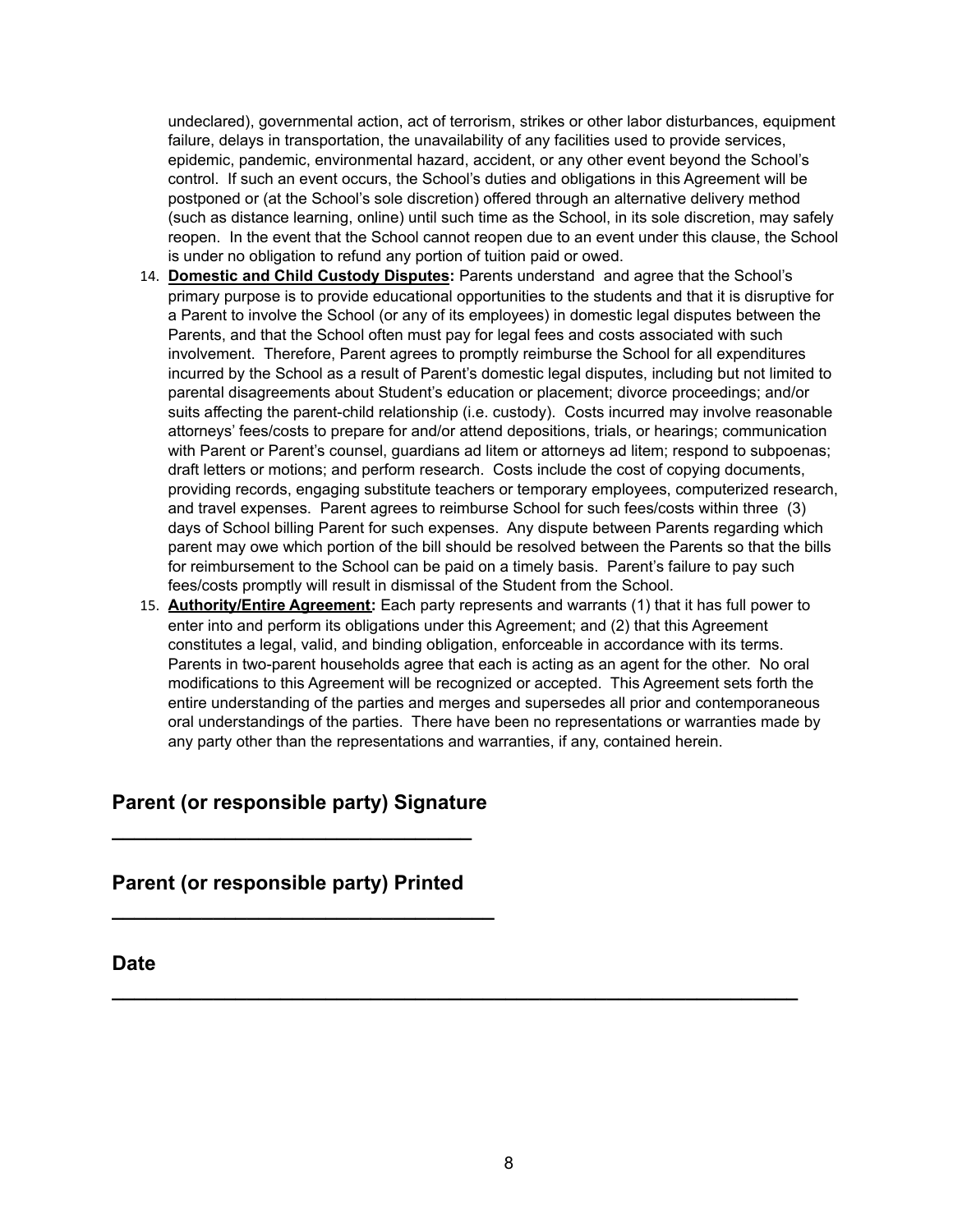# **GUTHRIE SCHOOL POLICY FORM SUMMER 2022**

For participation in our private school, it is required that parents registering their children review the following school policies. Parents must sign this agreement acknowledging an acceptance of these terms.

**BEHAVIOR POLICY:**: The Guthrie School reserves the right to discontinue services for behaviors that are disruptive, violent, or otherwise unsafe. Behaviors that disturb the operation of the school or pose a safety risk will result in dismissal. The policy covers the behavior of children as well as the behavior or parents and any related adults. All members of the Guthrie School community are expected to support a good learning environment, treat others with respect, treat all personal property with respect, and take personal responsibility for their actions. No refunds are given if a student is dismissed.

**HEALTH FORMS:** Health forms must be current and on file before children are permitted to attend school. The Guthrie School requires a signed current immunization form, a current hearing/vision screening, and a current physical. Should any changes in a student's health occur, parents are responsible for providing an updated physical (completed by a Licensed Health Professional) to the school.

**ILLNESS**: Students must be fever-free and free of stomach ailment for 24 hours before they will be permitted to return to class. For illness resulting in absences in excess of 2 days, a doctor's note is required to return to school. **At any time The Guthrie School may need to implement policies and procedures related to Covid-19 or any other contagious disease.**

**SIGN IN/SIGN OUT:** Parents are responsible to sign their student into school (after 8:45 am) and out of school (after 4:30 pm), indicating the time that their child was dropped off and picked up from school. If a student is picked up late, a Drop-in EXTEND charge of \$15.00/hour will be invoiced to his/her account by the Business Office.

**LUNCH**: When students attend in-person, a well-balanced and nutritious lunch may be purchased through Wholesome Food Services. Parents also have the option of providing a student with lunch and snacks. **STUDENTS MAY NOT BRING CANDY, CHEWING GUM, OR JUNK FOODS.** All lunch boxes need to be clearly labeled with a FIRST/LAST NAME. **The Guthrie School is NUT-FREE AND SHELLFISH FREE.**

**DRESS CODE:** Students attending Summer at Guthrie programs must be appropriately clothed for the activities in which they are participating. Clothes must be clean, well-fitting, and school appropriate. Students are responsible for bringing any change of clothes that might be necessary as wearing any appropriate under/outer garments.

**PERSONAL POSSESSIONS:** Whether students attend in person or online, students are not permitted to bring toys, cell phones, IPADS, IPODS, or other items that may provide a distraction during school. The Guthrie School is not responsible for damaged or stolen goods.

**MEDICATIONS:** When students attend in person, The Guthrie School is not responsible for administering any daily medications. Students with non-emergency medication needs will be considered on an individual basis. All medicines (inhalers, Epi pens, etc.) should be given to the office in the original container labeled with the child's first and last name. All medications must be current. In the event that they expire, they will need to be replaced. Parents must complete a form for the office. A parent or guardian must "check-in" the medication with an office administrator. **DO NOT send medicine to school in a child's backpack.**

**SERVICE UNDERSTANDING:** I understand that I must adhere to the above guidelines for my child to participate in services offered by The Guthrie School. I also do not expect The Guthrie School to perform any duties not in accordance with these guidelines, or outside the scope of a school. The Guthrie School is not liable for failure to perform (or delay in delivery or performance) resulting from a cause beyond its reasonable control, including, but not limited to: acts of God; strikes or other labor disturbances; equipment failure; delays in transportation; the unavailability of any facilities used to provide services; war (declared or undeclared); acts of terrorism; riot; government sanctions; epidemics; floods; fires; earhquakes; unusually severe weather condistions; pandemics; disease; accidents; or other contingencies the non-occurance of which was basic assumption on which the agreement was made.

| Parent Name (print): |       |
|----------------------|-------|
| Parent Signature:    | Date: |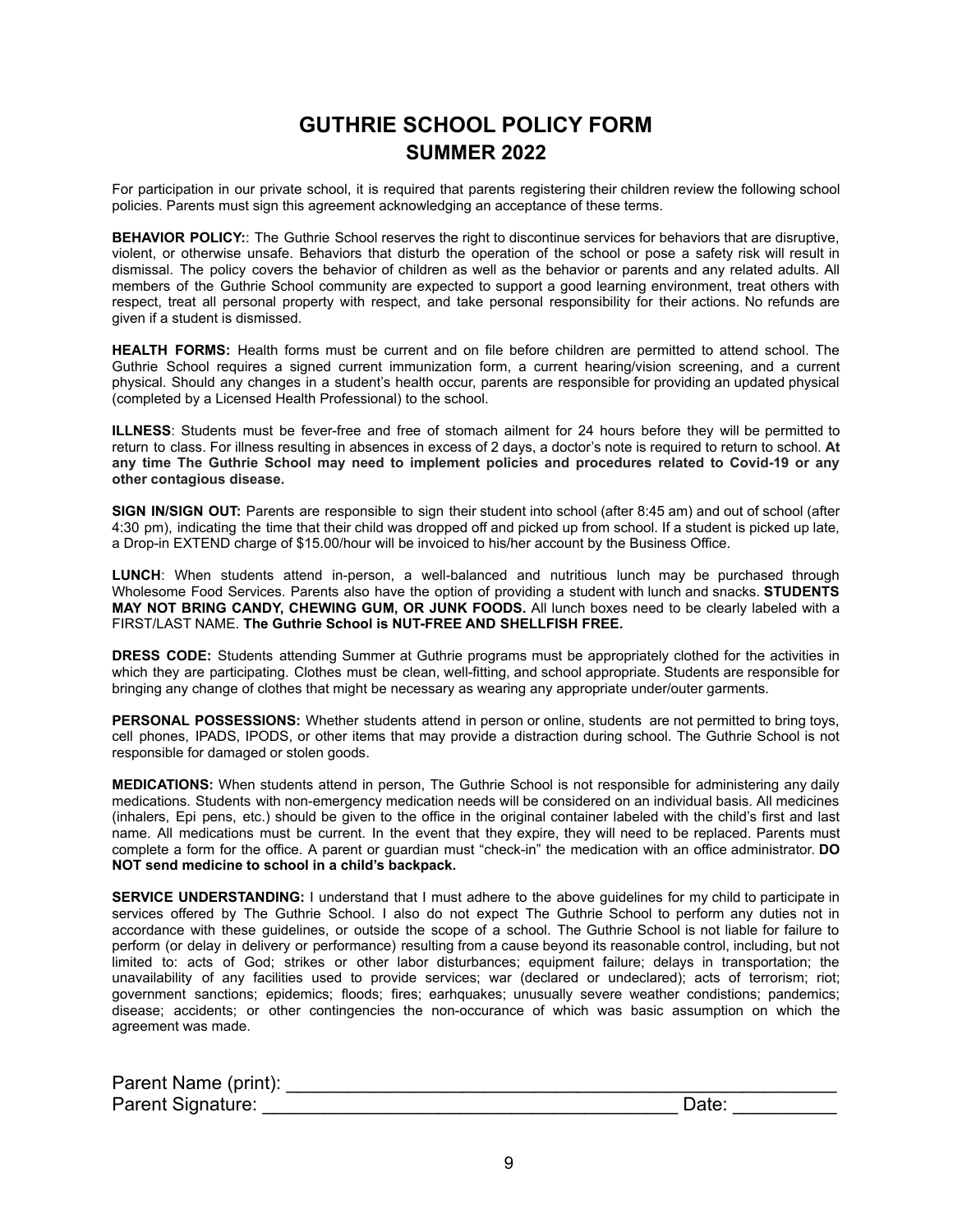# **DISCIPLINE AND GUIDANCE POLICY SUMMER 2022**

Discipline must be:

- 1. Individualized and consistent for each child.
- 2. Appropriate to the child's level of understanding, and
- 3. Directed toward teaching the child acceptable behavior and self-control.

A caregiver may only use positive methods of discipline and guidance that encourage self-esteem, self-control, and self-direction, which include at least the following:

- 1. Using praise and encouragement of good behavior instead of focusing only upon unacceptable behavior.
- 2. Reminding a child of behavior expectations daily by using clear, positive statements;
- 3. Redirecting behavior using positive statements; and
- 4. Using brief supervised separation or time out from the group, when appropriate for the child's age and development, which is limited to no more than one minute per year of the child's age.

There must be no harsh, cruel, or unusual treatment of any child. The following types of discipline and guidance are prohibited:

- 1. Corporal punishment or threats of corporal punishment;
- 2. Punishment associated with food, naps, or toilet training;
- 3. Pinching, shaking, or biting a child;
- 4. Hitting a child with a hand or instrument;
- 5. Putting anything in or on a child's mouth;
- 6. Humiliating, ridiculing, rejecting, or yelling at a child;
- 7. Subjecting a child to harsh, abusive, or profane language;
- 8. Placing a child in a locked or dark room, bathroom or closet with the door closed;
- 9. Requiring a child to remain silent or inactive for inappropriately long periods of time for the child's age.

Texas Administrative Code, Title 40, Chapters 746 and 747, Subchapters L, Discipline and Guidance

**Signature: \_\_\_\_\_\_\_\_\_\_\_\_\_\_\_\_\_\_\_\_\_\_\_\_\_\_\_\_\_\_\_\_\_\_\_\_\_\_\_\_\_\_\_\_\_\_\_\_ Date: \_\_\_\_\_\_\_\_\_\_\_**

**Check One:**

**\_\_\_\_\_\_ Parent (Please Print Name Here \_\_\_\_\_\_\_\_\_\_\_\_\_\_\_\_\_\_\_\_\_\_\_\_\_\_\_\_\_)**

**\_\_\_\_\_\_ Employee/Teacher**